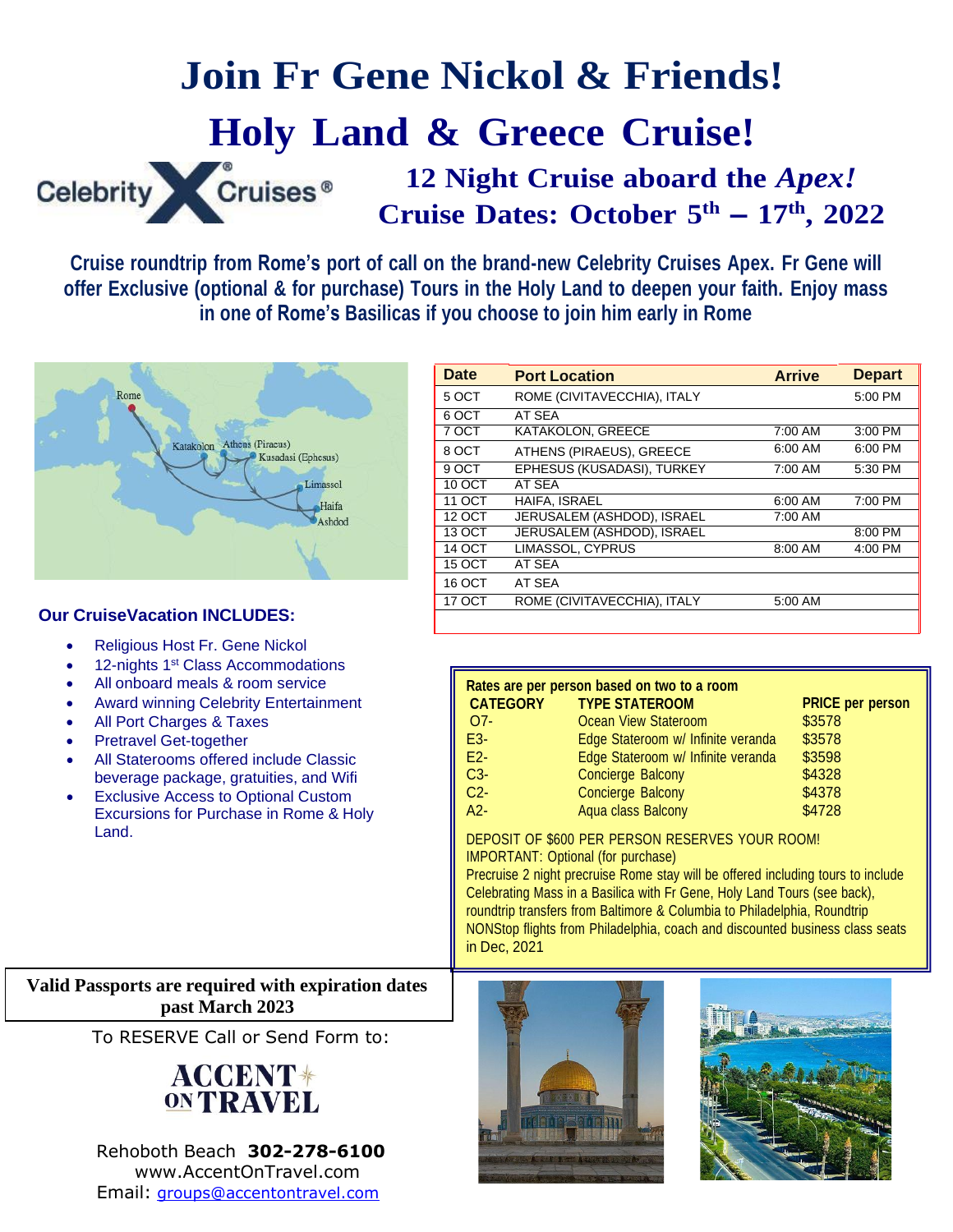# **Cruise Ports of Call**

#### Day 1 **Rome (Civitavecchia), Italy for Embarkation** *Departs 5:00PM*

**Rome, Italy:** Civitavecchia (the cruise port for Rome) was settled in 108 A.D. by the Emperor Trajan and has since served faithfully as a gateway to Rome, the capital of Italy. We highly suggest you either take our two night Rome Precruise package, arrange a villa stay and transfers through us or come in at least one day early through Accent on Travel or on your own to avoid stress day of embarkation and sailing! Tonight, the ship sails for Greece! Unpack, relax, and enjoy the cruise!

#### Day 3 **Katakolon, Greece** *Docked 7:00AM to 3:00PM*

This small port on the Ionian coast is your gateway to ancient Olympia, the home of the original Olympic Games. Olympia has preserved both athletic and mythological monuments, many dating back to 776 BC. Most intriguing is the stadium, which is still standing, and the gymnasium. The museum also offers a peek at fabulous Greek sculptures. This Grecian port city is also the gateway to one of the most important archeological sites in the world, the ruins of ancient Olympia. You can relive the glory of ancient Greece on your Katakolon cruise. As the birthplace of the Olympics, the great stadium still echoes the cheering of the first superstars of sport. Enter the stadium and pose in the marble starting blocks where the first marathoners once stood. Take a scenic drive through the small Greek villages on the way to Kouroutas Beach and spend three hours relaxing under the sun, swimming, and soaking up a perfect Greek beach day. Soak up the gorgeous Katakolon waterfront views while savoring traditional Greek specialties, like pastitsio or moussaka at one of the quaint tavernas and cafes offering shady outdoor tables. And of course, an abundance of calamari and other fresh seafood brought in by local fishermen are always on menus.

#### Day 4 **Athens (Piraeus), Greece** *Docked 6:00AM to 6:00PM*

**Athens (Piraeus), Greece** Athens brought the world drama, history, poetry, and philosophy. Once home to the world's most powerful and civilized empires, Athens is now the world's foremost archaeological playground. The towering columns of the Parthenon still stand in homage to the virgin goddess Athena. The Parthenon sits atop the Athenian Acropolis and watches over the city where it can be seen from just about anywhere in Athens. Make it a point to visit the incredible Acropolis Museum on your cruise to Athens. The joint effort between two architects, one American and the other Greek, this outstanding building was completed and opened to the public in 2009. It focuses primarily on the Greek period dating to 5 B.C., considered to be the apex of art, culture, and philosophy in ancient Greece, but it also has artifacts from the Bronze, Roman, and Byzantine Ages. There's even a Plexiglas walkway from which an excavated section of an old Athenian neighborhood can be viewed. In addition to an abundance of historical riches, modern Athens has plenty on offer—from scenic beaches to restaurants with superb Mediterranean cuisine and bustling central markets.

#### Day 5 **Ephesus (Kusadasi), Turkey** *Docked 7:00AM to 5:30PM*

The UNESCO World Heritage ruins of Ephesus impress even those familiar with the world's other ancient cities. Though excavations have been underway for 150 years, only 20 percent of the city has been uncovered. Check out the the Celsus Library — built in 117 A.D., the site is made up of towering columns highlighted by the statue of the goddess of wisdom. Cruises to Ephesus will give you a taste of Turkish life by strolling the seafront promenade and the bustling city center. Walk Marble Street, paved with actual marble slabs, which takes you from downtown to the Temple of Artemis — you can still see one lone remaining column from this wonder of the ancient world.

#### Day 7 Haifa**, Israel** *Docked 6:00AM to 7:00PM*

#### The largest city in northern Israel has an incredible history.

This spectacular city rises dramatically from the Mediterranean on terraced hillsides, which culminate with Mount Carmel. From that viewpoint on a cruise to Haifa, all the world seems to lie at your feet. Today, we will offer an optional (for sale) PRIVATE GROUP TOUR TO THE SEA OF GALILEE where Fr Gene will say mass and the group will experience a short boat cruise taking you back through the centuries to when Jesus sailed with the apostles. Experience this moving experience with Fr Gene and friends. We will be back to the ship in time for dinner and sail away.

#### Day 8 & 9 Jerusalem **(Ashdod), Israel** *Arrival: 7:00AM*

**Cruise to Ashdod port for Jerusalem, Israel:** Sacred to three of the world's major religions, Jerusalem is one of the world's oldest cities. With a history dating back to 4000 BC, the ravages of time and generational conflicts have not crumbled its fascinating architecture. We will offer an optional (for sale) PRIVATE GROUP TOUR to include visiting the Western Wall, which is all that's left of the fabled Second Temple, watch the sunlight bounce off the golden-roofed Dome of the Rock or the shimmering silver al-Aqsa Mosque. We will also **celebrate mass in one of the holy shrines and walk the STATIONS OF THE CROSS TOGETHER**. Located less than an hour's drive from Ashdod, you'll be swept up by the magnitude and beauty of this treasured city. There will be time to explore the kaleidoscope of local artisan and merchant shops for handcrafted jewelry and textiles.

#### Day 10 **Limassol, Cyprus** *Docked 8:00AM to 4:00PM*

Limassol is the second-largest city in Cyprus, located on the island's southern coast. Stroll around Old City, an historic part of town with stylish cafés, restaurants, shops, bars, the Old Fishing Harbour and the former Turkish quarter. Visit the Medieval Castle & Museum, the scene of spectacular, shady gardens and a 12th-century wedding between Richard the Lionheart and Berengaria. Swim and picnic at Petra tou Romiou, the spot where the Greek goddess Aphrodite is said to have emerged from the sea.

Day 13 Rome (Civitavecchia), Italy Arrival: 5:00AM For Disembarkation Our Group Flight package will include transfers back to the *airport early AM, arrival back to the US (NONSTOP FLIGHTS) and transfers back to Baltimore and Columbia.*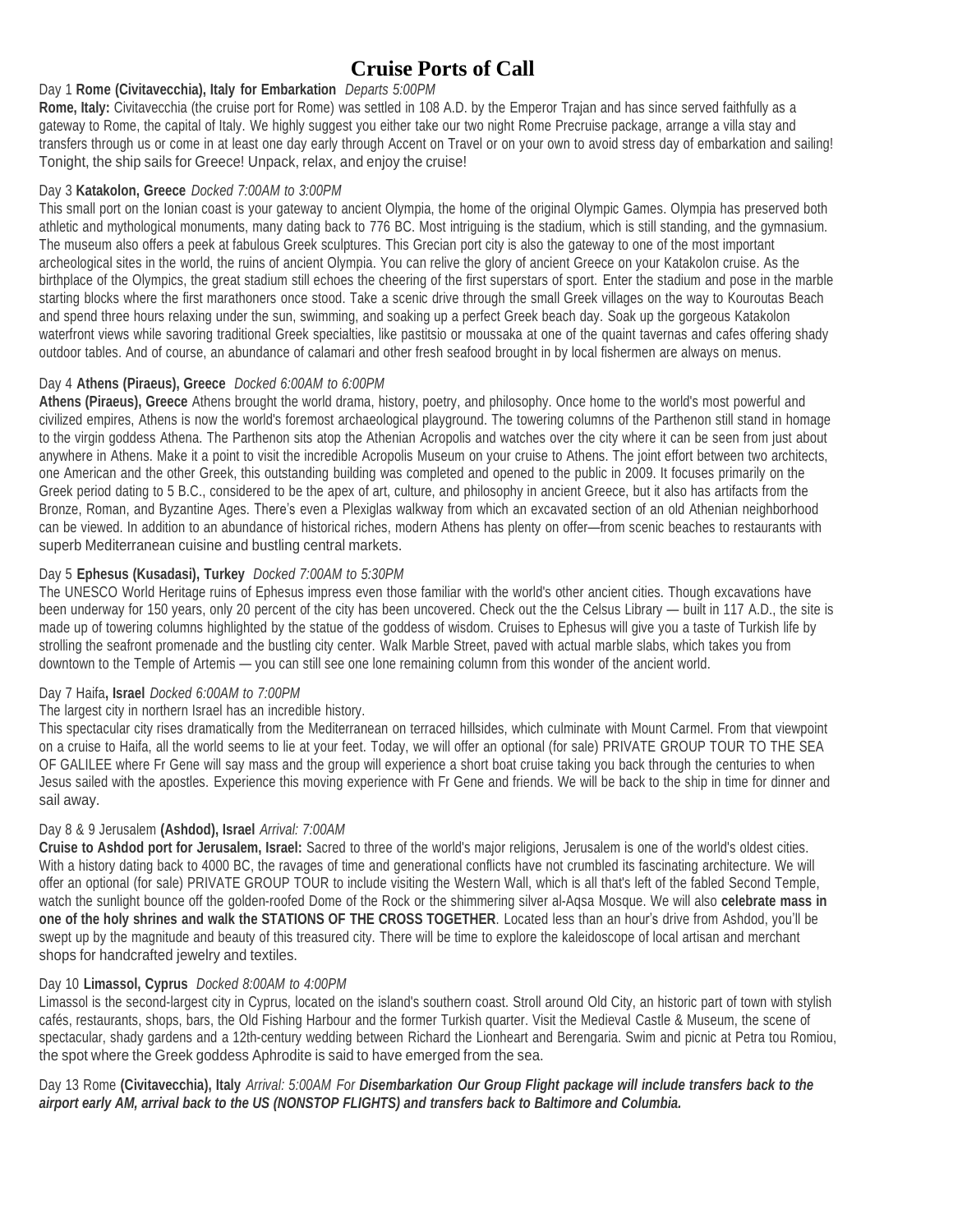

**Join Fr Gene Nickol & Friends Israel Mediterranean Cruise October – 2022** *Registration Form*

37156 Rehoboth Ave Rehoboth Beach, DE 19971

|                                                                                                                                            | Is anyone a past passenger of Celebrity Cruise Lines (please give us your past client number): ___________                                                                                                                          |
|--------------------------------------------------------------------------------------------------------------------------------------------|-------------------------------------------------------------------------------------------------------------------------------------------------------------------------------------------------------------------------------------|
|                                                                                                                                            |                                                                                                                                                                                                                                     |
| Occasion: $\Box$ Birthday $\Box$ Anniversary $\Box$ Other $\Box$                                                                           |                                                                                                                                                                                                                                     |
|                                                                                                                                            |                                                                                                                                                                                                                                     |
|                                                                                                                                            | Contact Email Address (Please print to be included in trip updates)________________________________                                                                                                                                 |
|                                                                                                                                            |                                                                                                                                                                                                                                     |
| Address: REGISTERED SEPARATELY _                                                                                                           |                                                                                                                                                                                                                                     |
| Address: SAME AS ABOVE _                                                                                                                   |                                                                                                                                                                                                                                     |
| 2 <sup>nd</sup> Person (in room) Mr/Mrs/Ms<br>(Name EXACTLY as it appears or will appear on your Passport)                                 | (Date of Birth)<br>(Nickname)                                                                                                                                                                                                       |
|                                                                                                                                            | $\Box$ I AM A SINGLE TRAVELER AND AWARE OF A SINGLE SUPPLEMENT as quoted. $\Box$ I am looking to share                                                                                                                              |
|                                                                                                                                            |                                                                                                                                                                                                                                     |
|                                                                                                                                            | Name of sharing rooms with someone living in a different household:                                                                                                                                                                 |
|                                                                                                                                            |                                                                                                                                                                                                                                     |
|                                                                                                                                            | Special Requirements (diet, handicap, looking for a single to share) ______________________________                                                                                                                                 |
|                                                                                                                                            | Passport Number (Not required until final payment): Issue Date: Expiration Date:<br>Contact Email Address (Please 'print' to avoid lost travel information) ____________________________                                            |
|                                                                                                                                            |                                                                                                                                                                                                                                     |
|                                                                                                                                            |                                                                                                                                                                                                                                     |
|                                                                                                                                            | Address (if not a current Accent On Travel client: <u>second</u> contained by the second of the second of the second of the second of the second of the second of the second of the second of the second of the second of the secon |
|                                                                                                                                            | Yes, I am a client of Accent on Travel. Please use my information on file and call to confirm credit card use. (Sign Back).                                                                                                         |
| (FULL name EXACTLY as it appears or <b>will appear on your</b> Passport)                                                                   | (Date of Birth)<br>(Nickname)                                                                                                                                                                                                       |
| Mr/Mrs/Ms(1)                                                                                                                               |                                                                                                                                                                                                                                     |
| Included with every room: Wi-Fi, Classic Drink Package, Gratuities                                                                         |                                                                                                                                                                                                                                     |
| $\Box$ Edge Stateroom Veranda (E1)<br>I am interested in other stateroom categories and would like you to reach out with pricing $\square$ | $\Box$ Oceanview 7 (07)                                                                                                                                                                                                             |
|                                                                                                                                            | $\Box$ , Aqua Class 2 (A2) $\Box$ , Concierge 2 (C2) $\Box$ Concierge 3 (C3) $\Box$ Edge Stateroom Veranda 2 (E2)                                                                                                                   |
| Please choose your preferred stateroom category:                                                                                           |                                                                                                                                                                                                                                     |
| information below.                                                                                                                         | covered reasons, is highly advised. Please make checks payable to: Accent On Travel or complete the credit card                                                                                                                     |